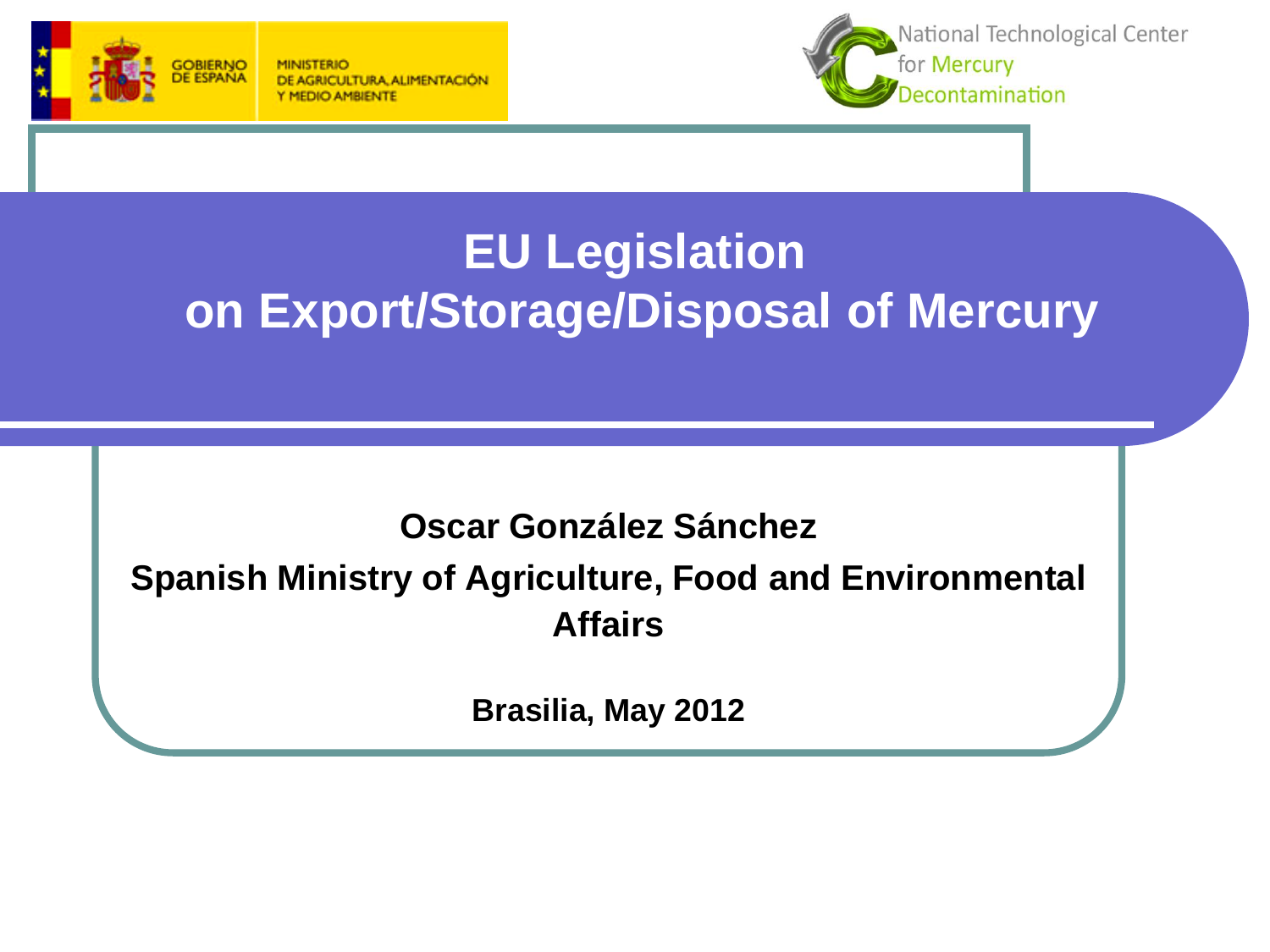

- Waste Framework Directive 2008/98/EC
- Landfill Directive 1999/31/EC
- Waste Acceptance Criteria Decision 2003/33/EC
- Regulation 1013/2006 on Shipment of Waste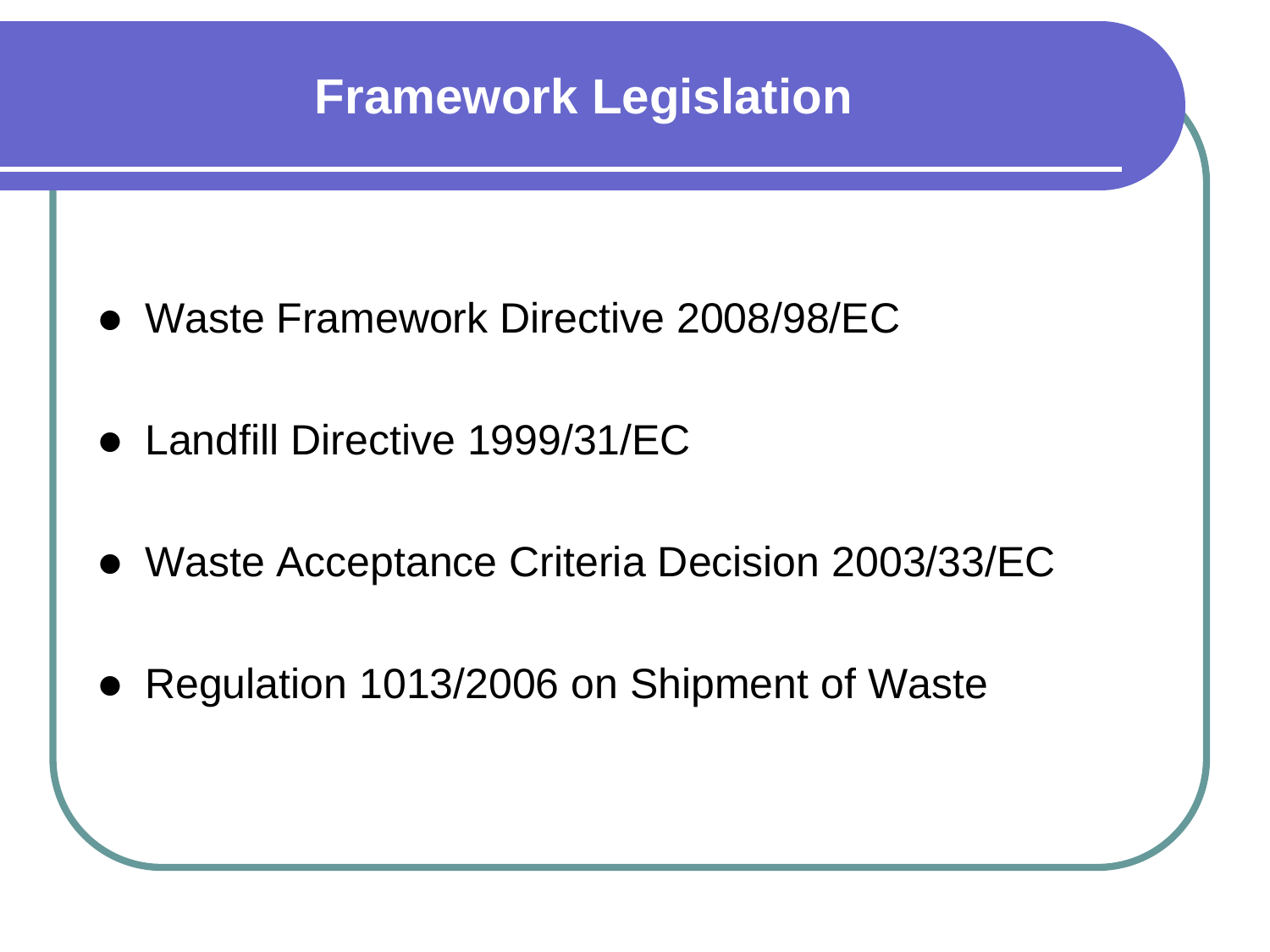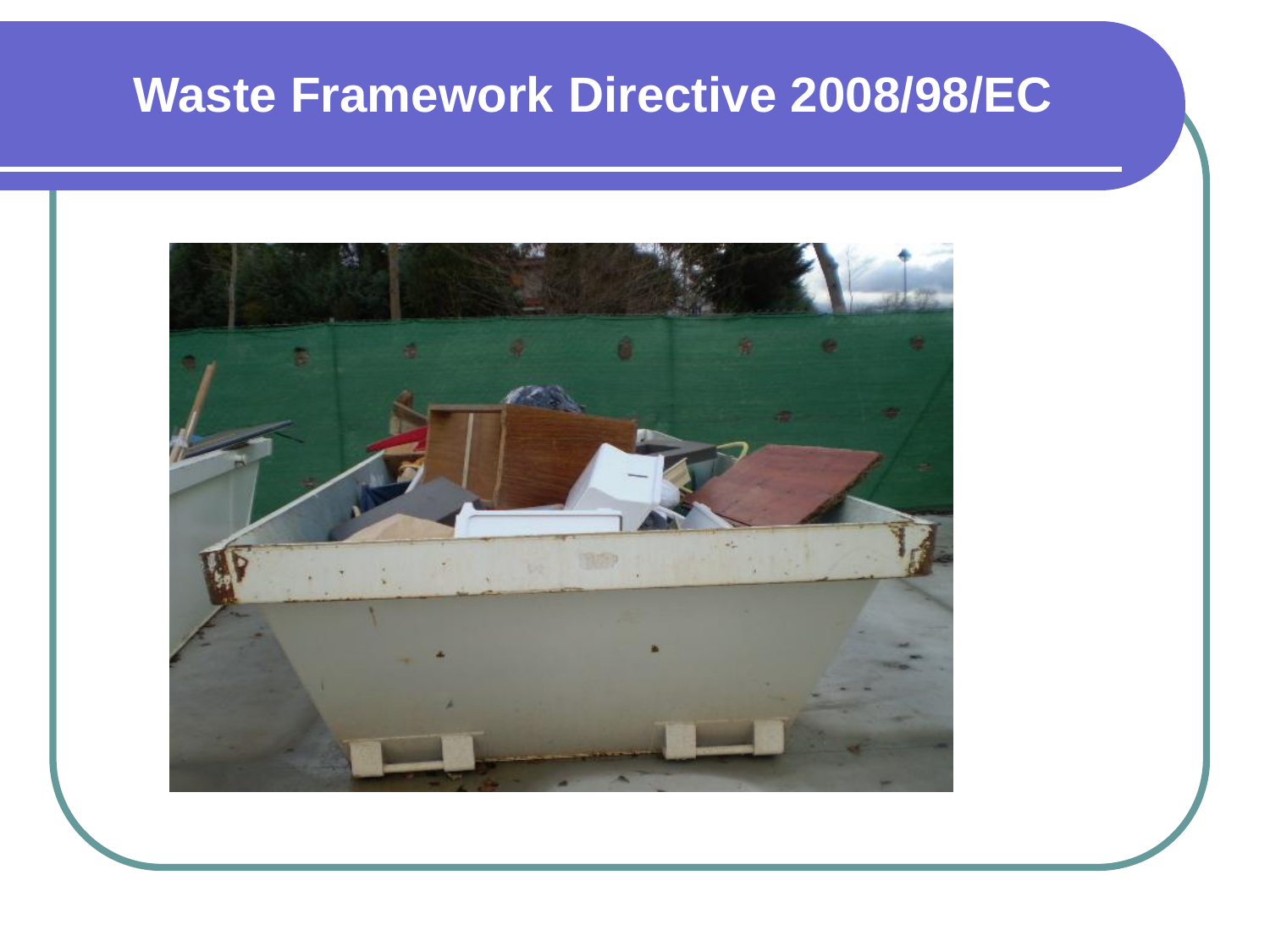- Definitions of waste, reuse, recycling, recovery, disposal, end-of-waste status, by-products
- Waste management hierarchy:
	- -Prevention
	- -Preparing for reuse
	- -Recycling
	- -Other recovery, notably energy recovery
	- -Disposal (last option)
- Waste Reduction, Recycling and Recovery targets
- Polluter pays principle
- Extended producer responsibility
- Waste management without risk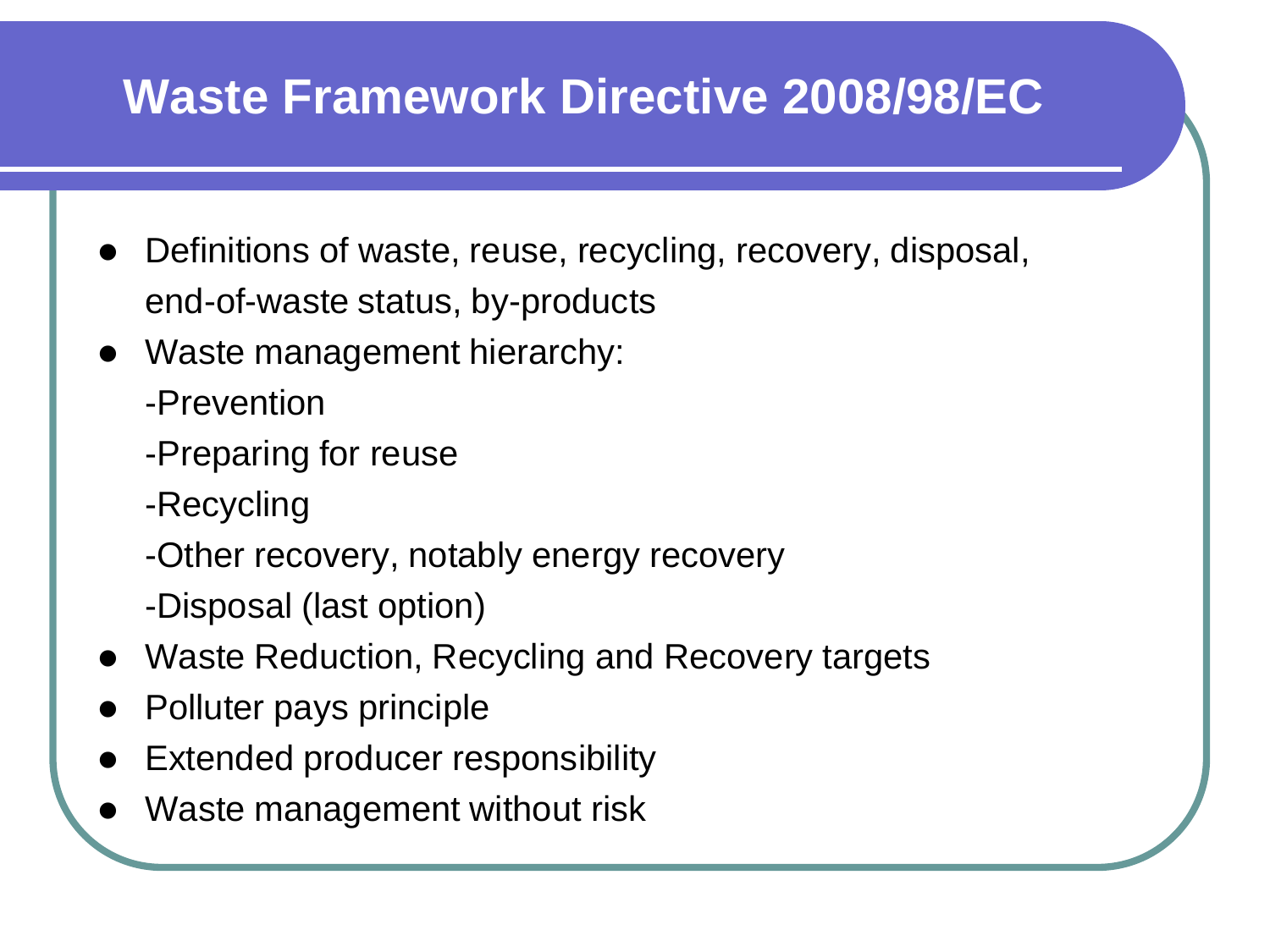- Waste management plans and waste prevention programmes
- Principles of self-sufficiency and proximity
- Permits and registrations
- List of wastes according to origin and composition
- Allowed Recovery and Disposal Operations
- Provisions on hazardous wastes:
	- Ban of mixing
	- Hazardous wastes properties list
	- Casuistry
	- Record keeping 3 years
	- Packaged or labelled in line with international or EU regulations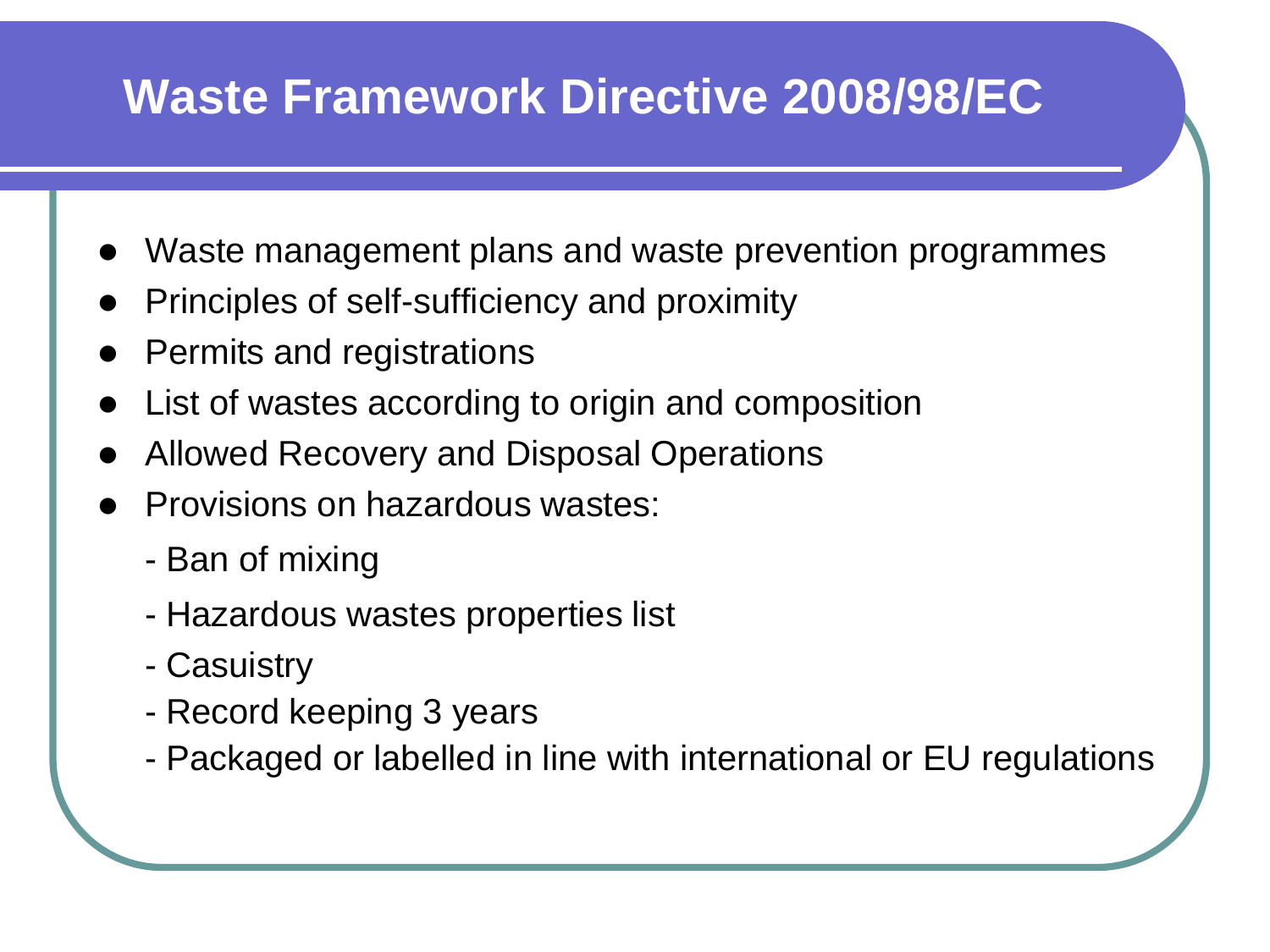

- **06 04 04\* mercury wastes from inorganic chemical processes,**
- **06 07 03\* barium sulphate sludge containing mercury,**
- **10 14 01\* waste from gas cleaning containing mercury,**
- **16 01 08\* components containing mercury,**
- **16 06 03\* mercury-containing batteries,**
- **17 09 01\* construction and demolition mercury wastes**
- **20 01 21\* fluorescent tubes, other mercury-containing waste** DISPOSAL OPERATIONS

D 1 Deposit into or on to land (e.g. landfill, etc.)

D 5 Specially engineered landfill D 9 Physico-chemical treatment results in final compounds or mixtures discarded by means of any of the operations D1 to D14

D 12 Permanent storage

D 13 Blending or mixing prior to submission to D 1 to D 12

D 15 Storage pending any of the operations D 1 to D 14

Hazardous Waste Management

H 5 "Harmful" H 6 "Toxic" H 7 "Carcinogenic": H 10 "Toxic for reproduction": H 11 "Mutagenic": H 12 releases toxic or very toxic gases H 14 "Ecotoxic" H 15 capable of yielding another substance

#### RECOVERY OPERATIONS

R 4 Recycling/reclamation of metals and metal compounds

R 5 Recycling/reclamation of other inorganic materials

R 8 Recovery of components from catalysts

R 11 Use of waste obtained from R 1 to R 10

R 13 Storage of waste pending any of the operations numbered R 1 to R 12 (excluding temporary storage, pending collection, on the site where the waste is produced)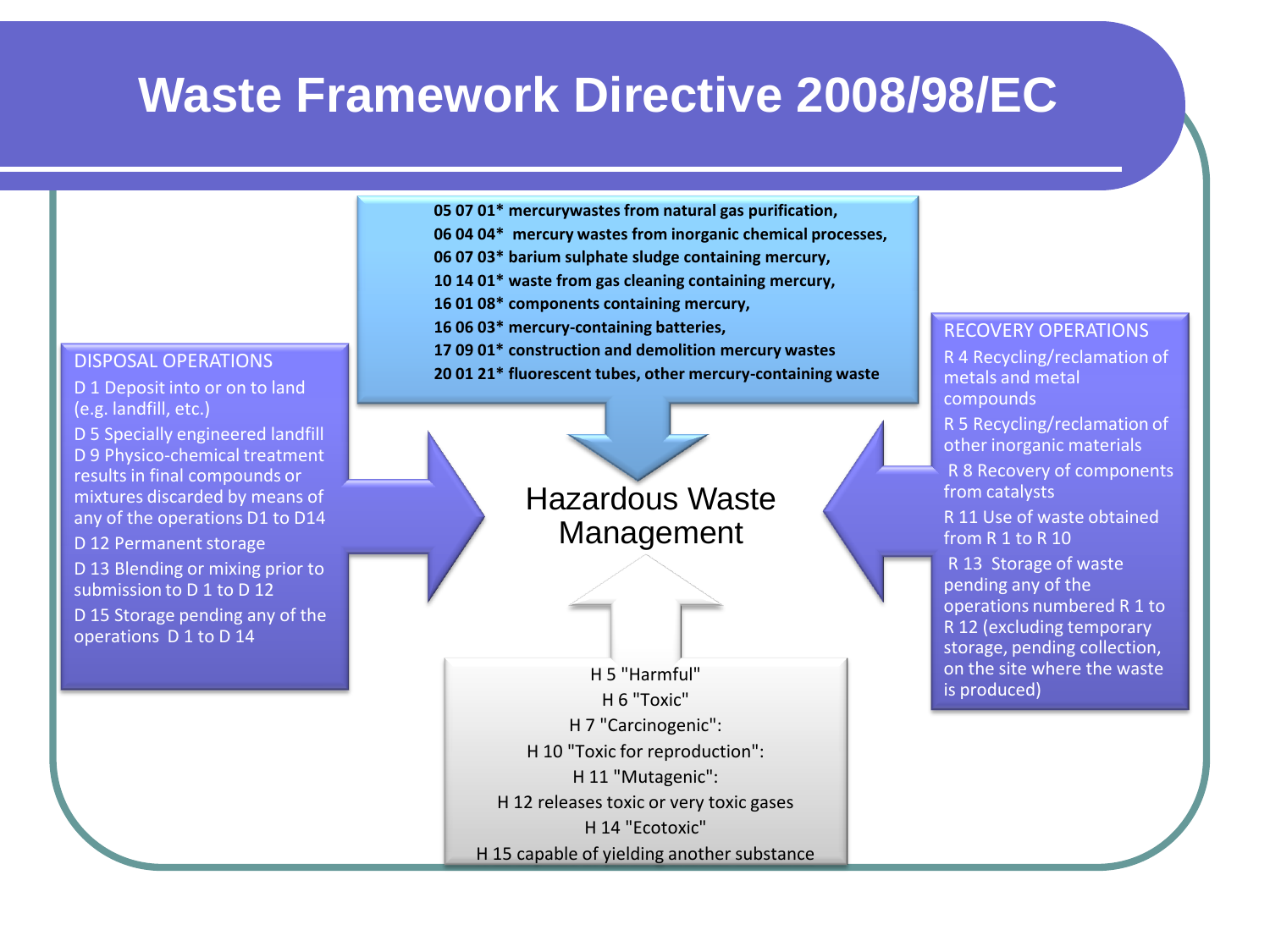#### **Landfill Directive 1999/31/EC**

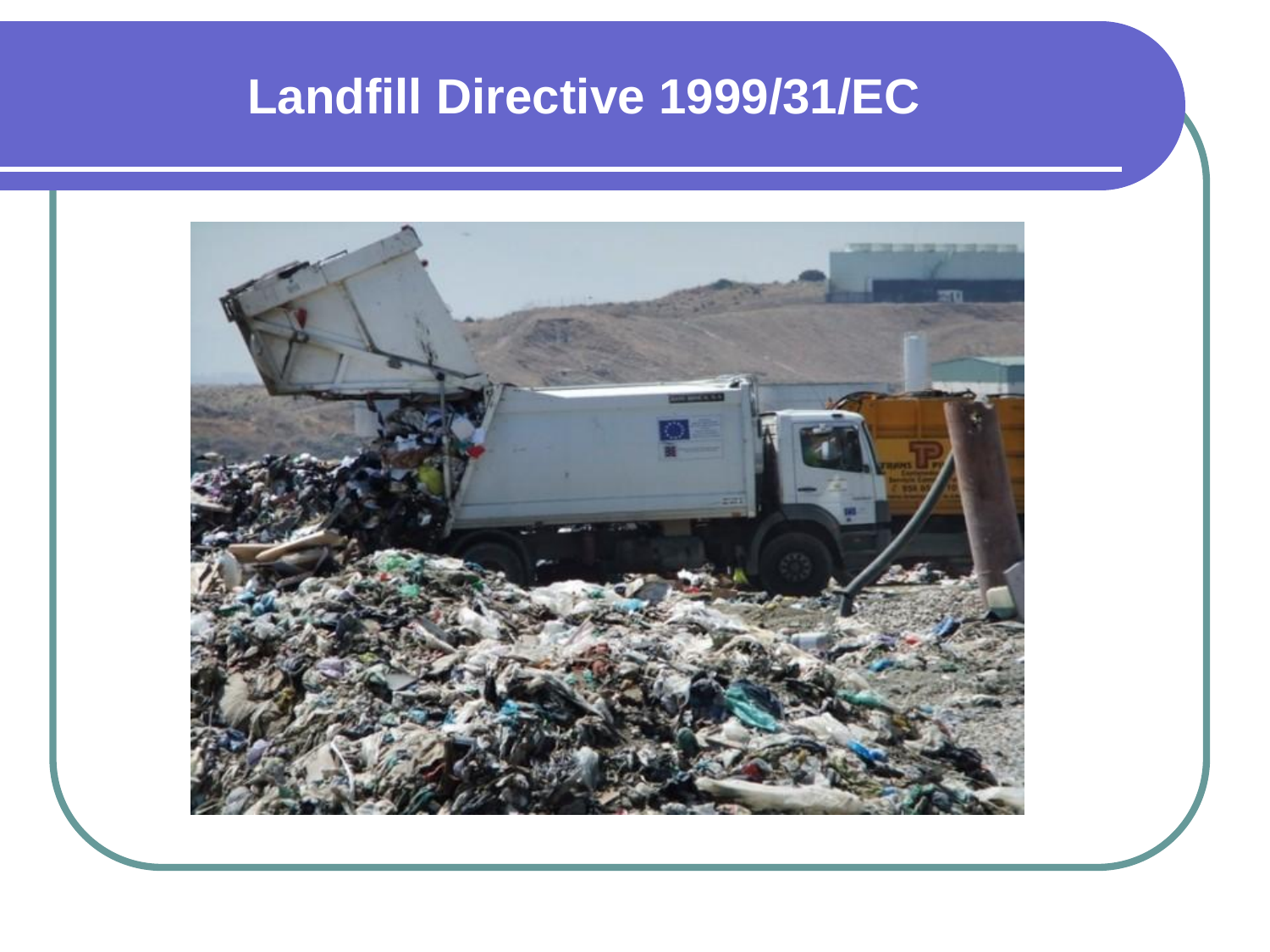#### **Landfill Directive 1999/31/EC**

- Landfill definition scope
- Landfill classes
- Requirements of location, stability, leachate management, protection of solid and water, etc.
- Requirements for a permit, closure and after-care procedures
- First guideline for the acceptance of waste at landfills
- Monitoring and control during operation and after-care
- Allowed storage up to 3 years if pending to recovery, 1 year if disposal
- Treatment operations accepted for landfills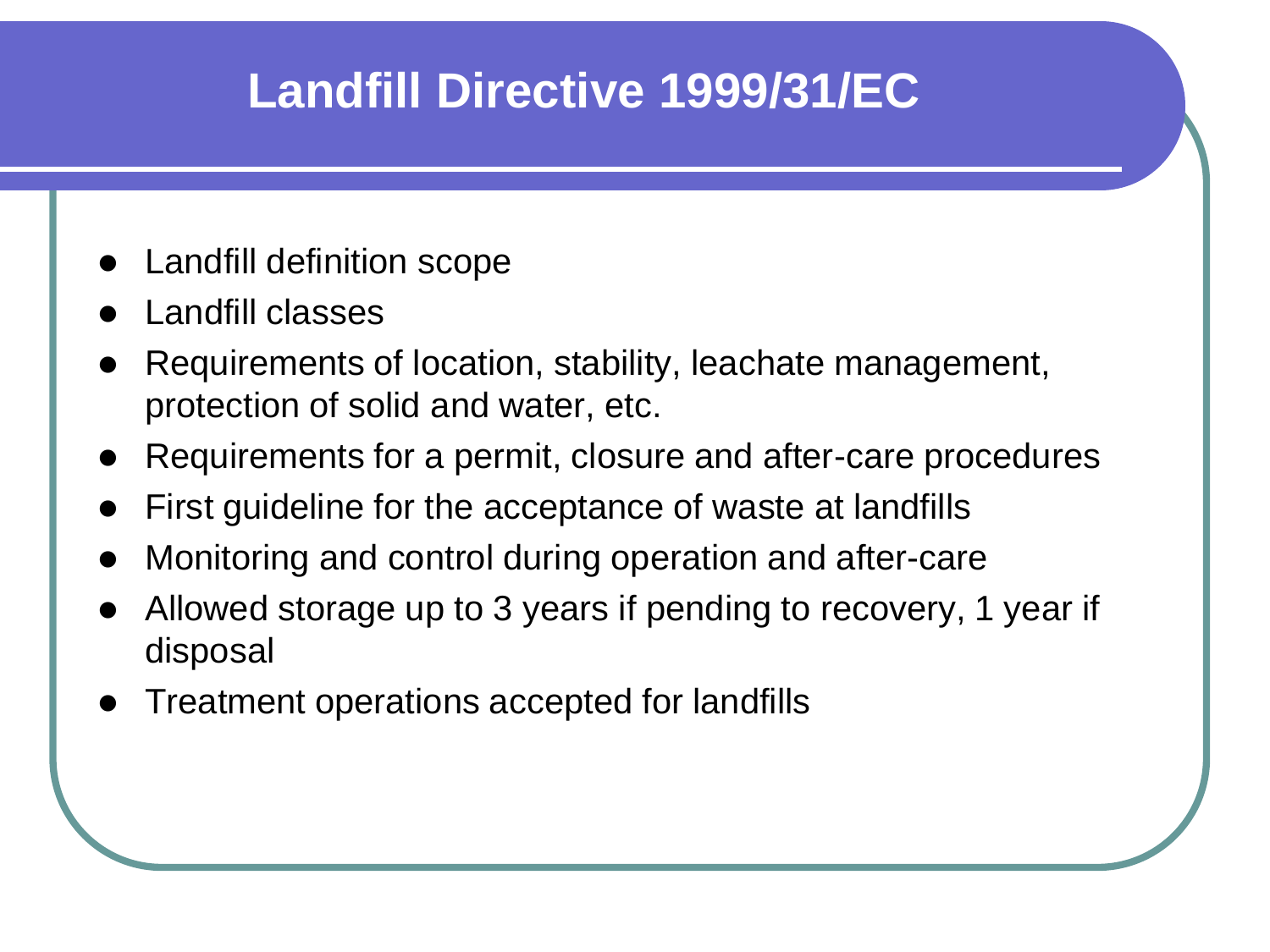### **Waste Acceptance Criteria Decision 2003/33/EC**

- Develops Landfill Directive on basic characterization, compliance testing and on site verification
- The acceptance of Hg waste at each landfill type primarily depends on the leaching properties of the waste.
- Sets out leaching limit values, sampling and test methods to determine the leachability
- Mercury waste above the leaching limit value for a specific type of landfill has to be treated again to reduce the content of mercury or to be stabilised and reduce the leachability
- Criteria for monolithic waste will have to provide at least the same level of environmental protection as for granular waste
- For underground storage specific safety assessment is prescribed due to the fact that leaching limit values do not apply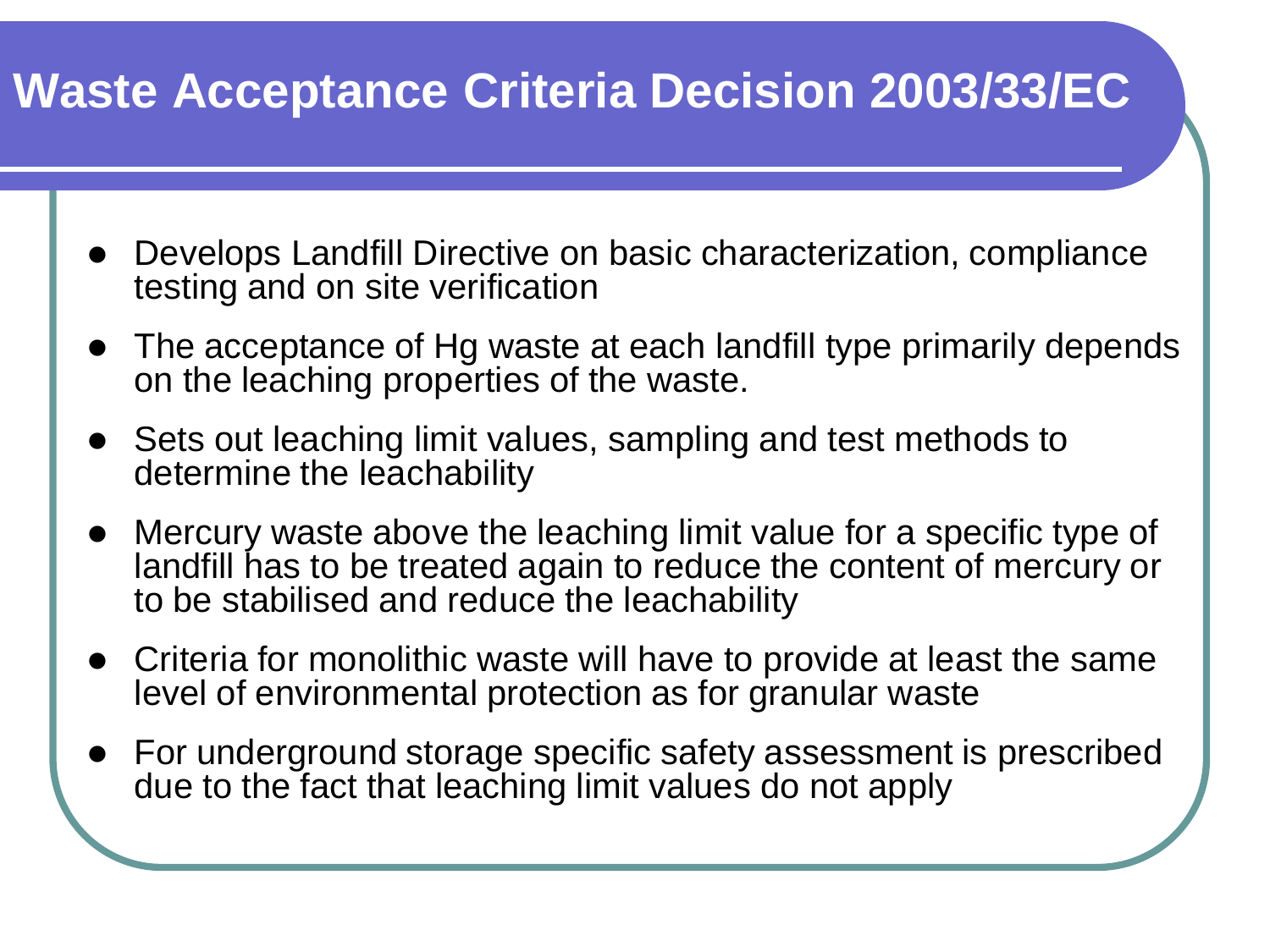#### **Waste Acceptance Criteria Decision 2003/33/EC**

| Mercury leaching limit values for different landfill types according to<br><b>Decision 2003/33/EC</b>                   |                                       |                                        |                                      |  |  |  |  |  |
|-------------------------------------------------------------------------------------------------------------------------|---------------------------------------|----------------------------------------|--------------------------------------|--|--|--|--|--|
| <b>Landfill type</b>                                                                                                    | $L/S = 2$ l/kg mg/kg<br>dry substance | $L/S = 10$ l/kg mg/kg<br>dry substance | <b>CO</b> (percolating test)<br>mg/l |  |  |  |  |  |
| <b>Criteria for waste</b><br>acceptable for landfills<br>for hazardous waste                                            | 0.5                                   | 2                                      | 0.3                                  |  |  |  |  |  |
| <b>Criteria for landfills for</b><br>inert waste                                                                        | 0.003                                 | 0.01                                   | 0.002                                |  |  |  |  |  |
| <b>Criteria for hazardous</b><br>waste acceptable at<br>landfills for non<br>hazardous waste                            | 0.05                                  | 0.2                                    | 0.03                                 |  |  |  |  |  |
| Criteria for granular non-<br>hazardous waste<br>accepted in the same cell<br>as stable non-reactive<br>hazardous waste | 0.05                                  | 0.2                                    | 0.03                                 |  |  |  |  |  |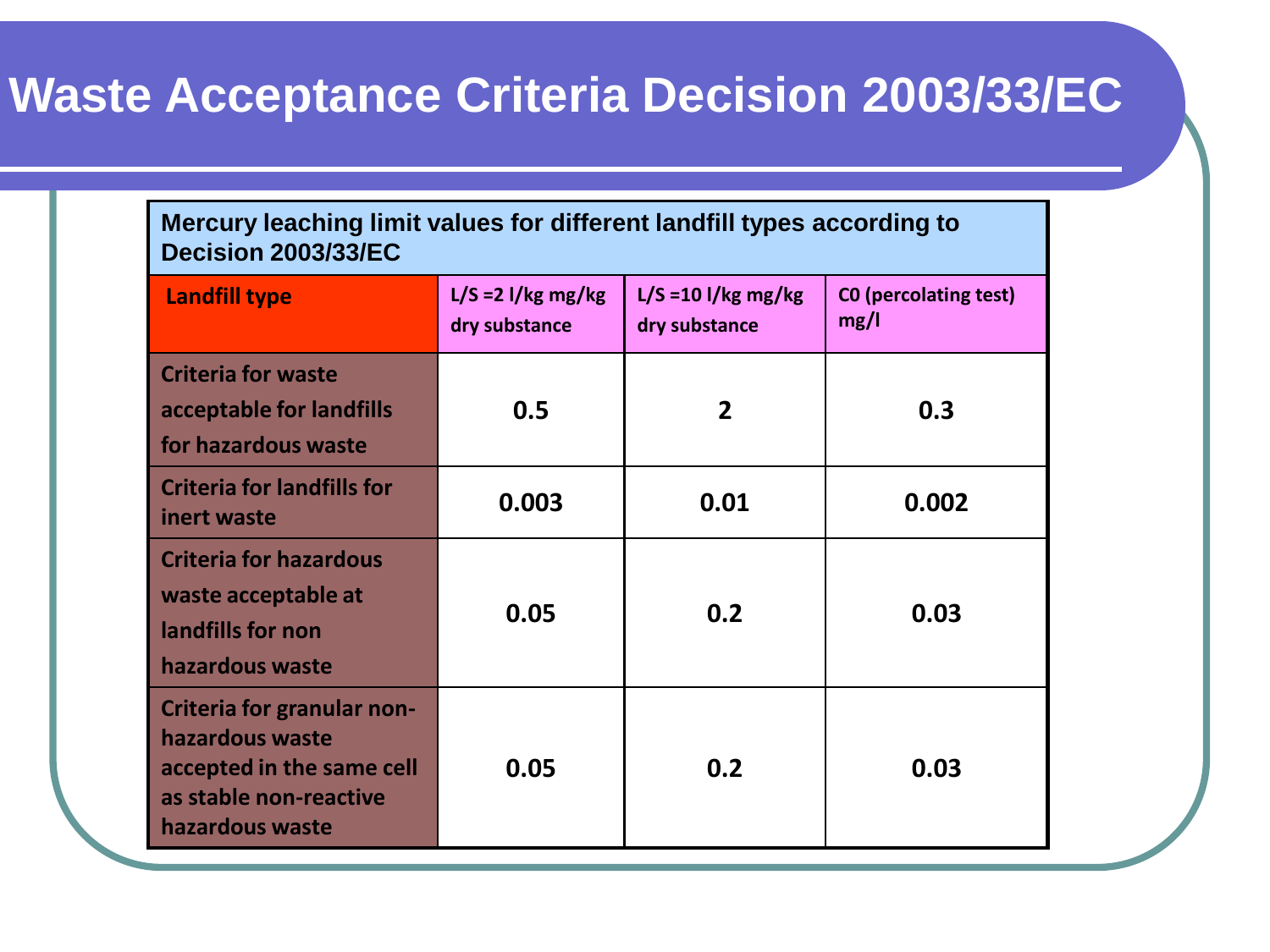#### **Regulation 1013/2006 on Shipment of Waste**

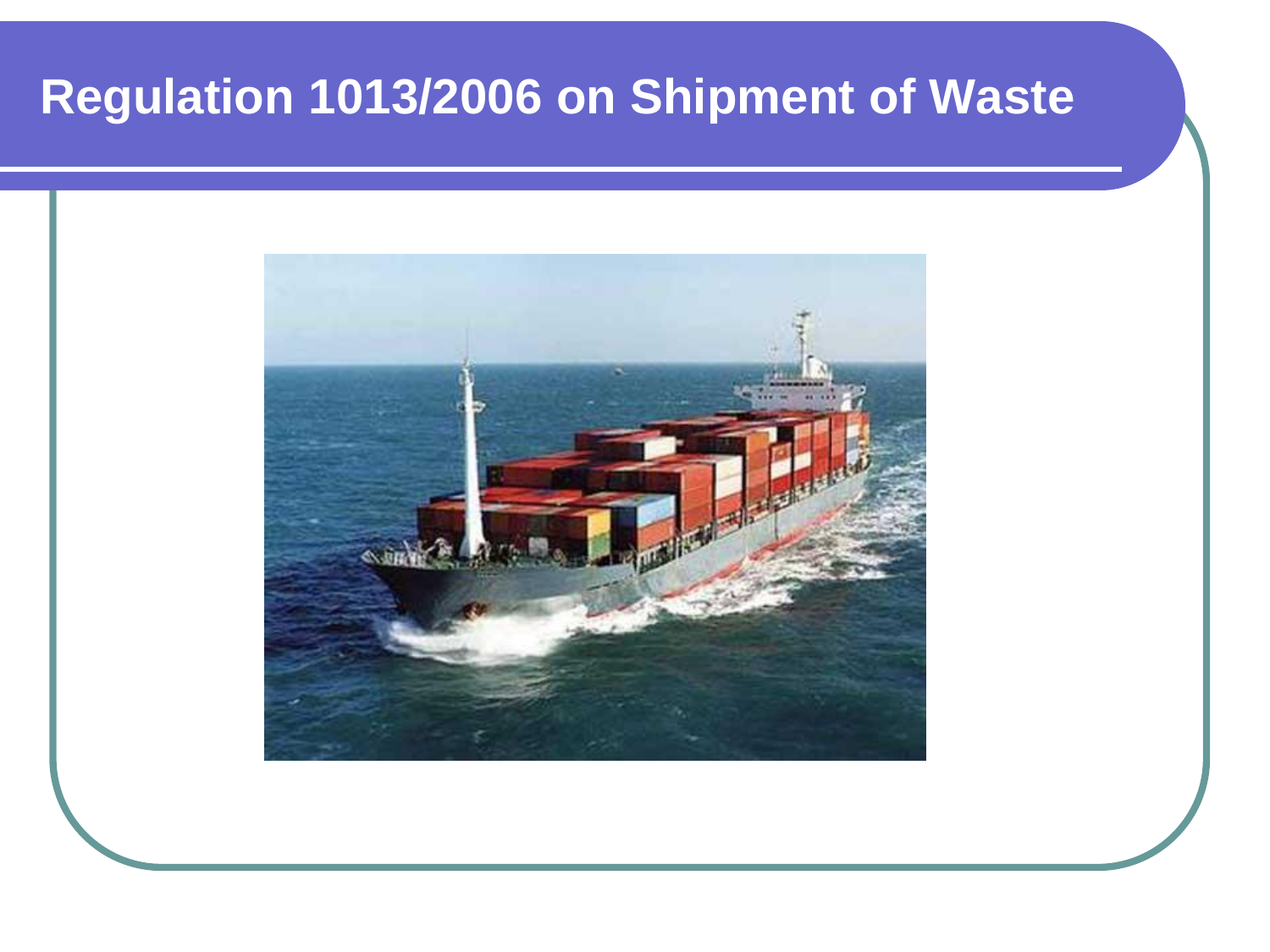## **Regulation 1013/2006 on Shipment of Waste**

- Transposition of Basel Convention and OECD Decision
- Transboundary movement of hazardous wastes and other wastes reduced to the minimum, priority for recovery
- Principle of self-sufficiency and proximity
- Shipments of waste destined for disposal operation shall be subject to prior written notification and consent procedure
- Not allow the export of hazardous wastes to Parties, particularly developing countries, which have prohibited by their legislation all imports, or waste will not be ES managed
- Shipment of mercury and mercury-containing waste should be allowed when a new waste specialized installation is uneconomic or the Hg production is very small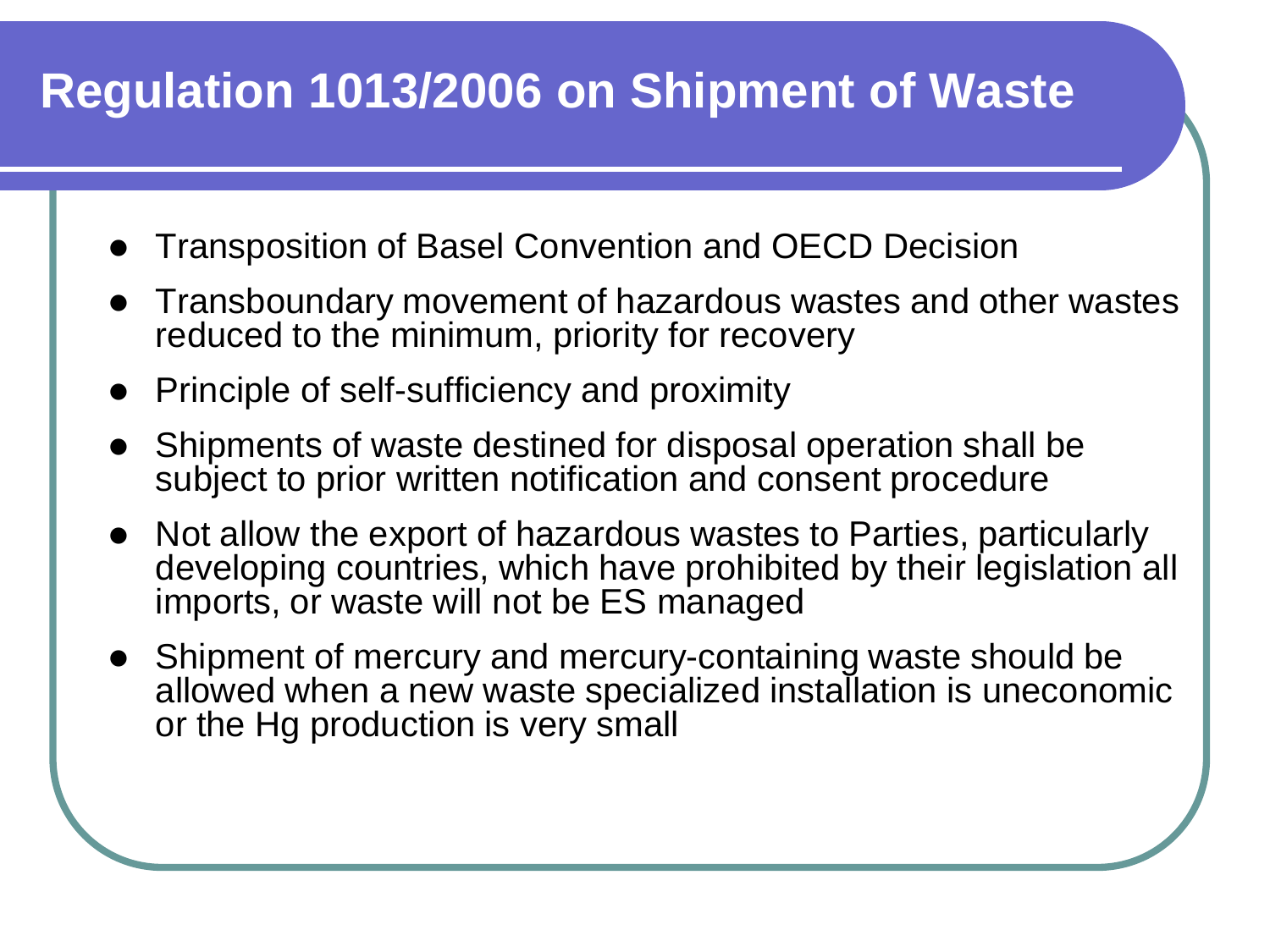### **Metallic Mercury Legislation**

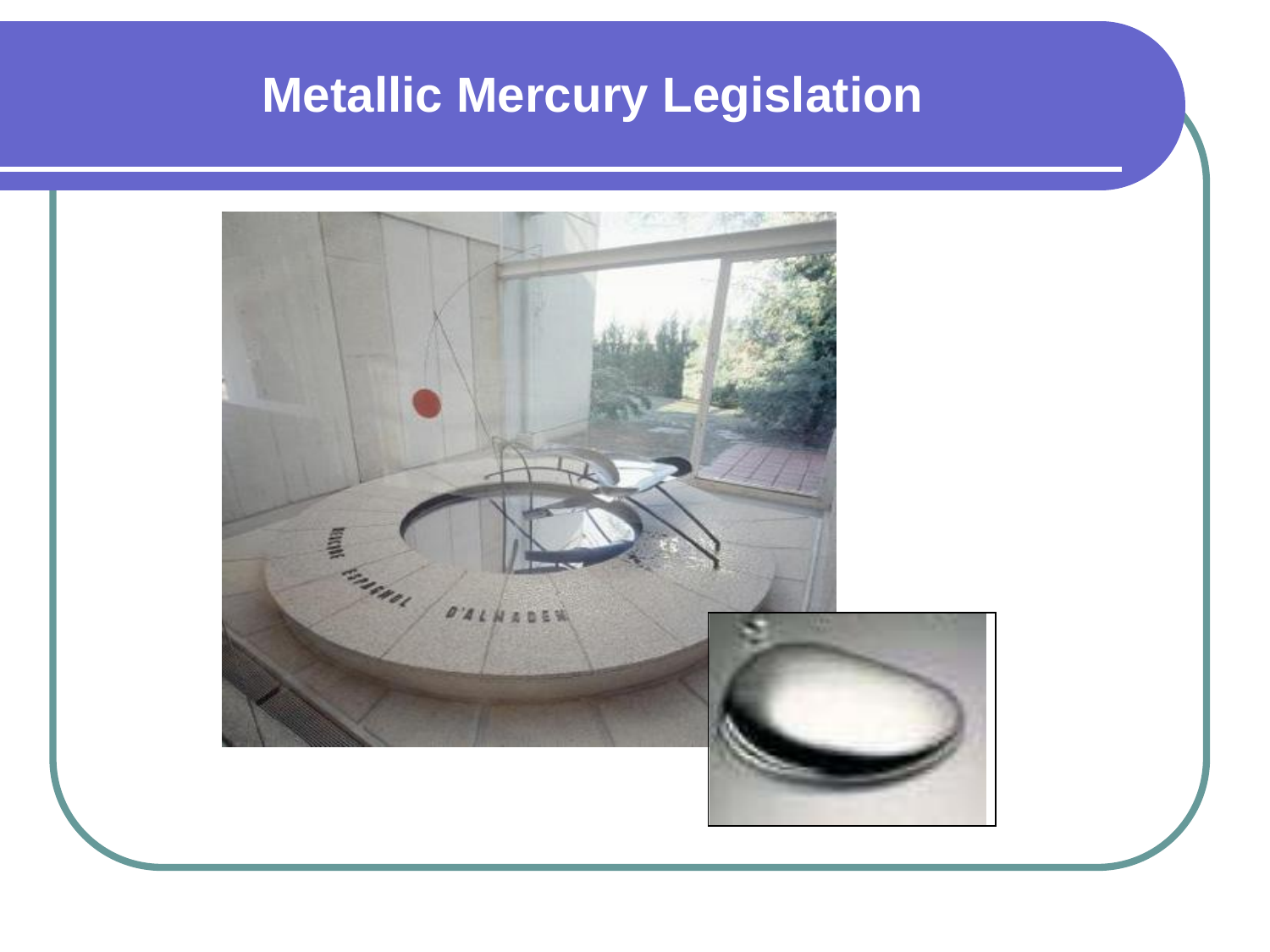#### **Metallic Mercury Legislation**

- European Strategy Concerning Mercury (2005)
- Mercury Regulation Nº 1102/2008
- Directive 2011/97/UE specific criteria for the temporary storage of metallic mercury considered as waste
- Recommendation 2009/39/CE on safe storage of mercury no longer used in Chlor-Alkali Industry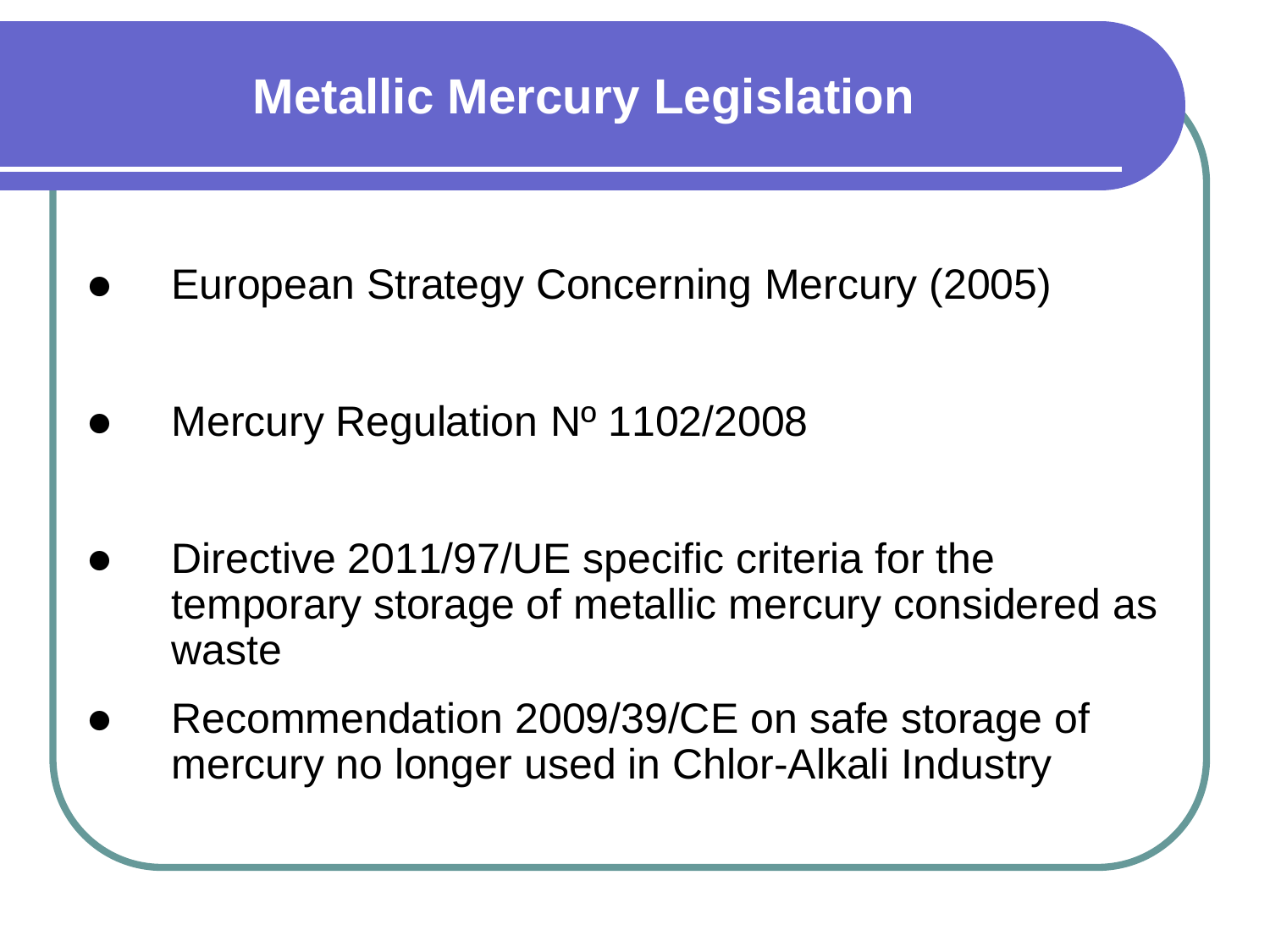#### **European Strategy Concerning Mercury 2005**

- European Strategy Concerning Mercury is not a legally binding instrument but is normally followed by binding measures
- European Commission adopted the Strategy setting out 20 actions to reduce mercury levels in the environment and human exposure
- Development of the Strategy has promoted new legislation on mercury issues as well as progress in scientific, technical knowledge and public awareness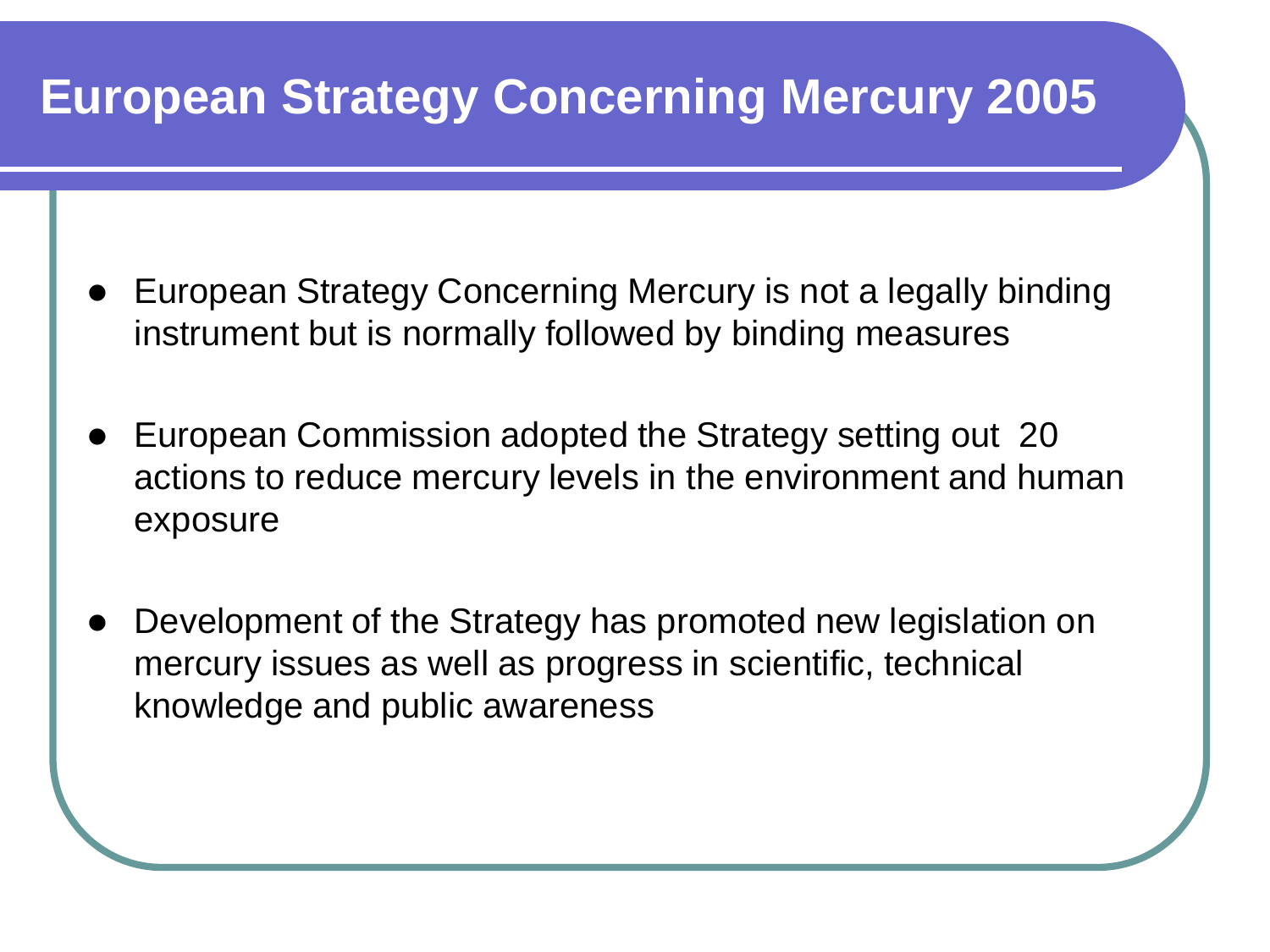### **European Strategy Concerning Mercury**

#### **Actions related to metallic mercury**

#### **REDUCING SUPPLY**

As a pro-active contribution to a proposed globally organised effort to phase out primary production of mercury and to stop surpluses re-entering the market, the Commission pursued to phase out the export of mercury from the EU by 2011

#### **ADDRESSING SURPLUSES AND RESERVOIRS**

Proposed action to storage and disposal of mercury from largest holders, consistent with the phase out of mercury exports by 2011

Permanent disposal seemed to be optimal from an environmental point of view but too expensive and technically uncertain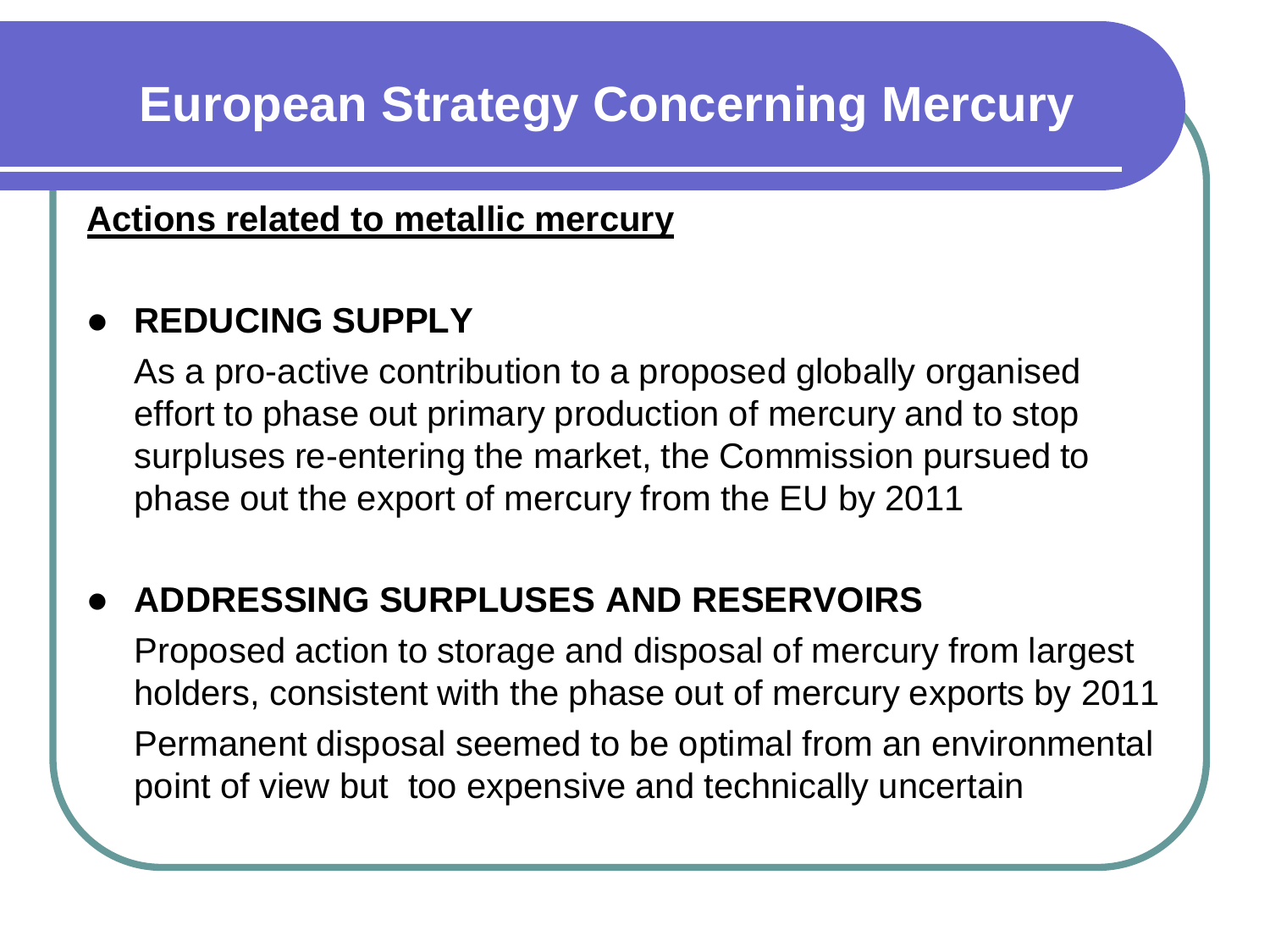## **Regulation (EC) No. 1102/2008**

- 1) As of 15-03-2011, exports from UE of metallic mercury, cinnabar ore, mercury chloride, mercury oxide and mixtures of metallic mercury with other substances, of at least 95% mercury weight are banned (Exemptions to medical, experimental and analytical purposes)
- 2) As of 15-03-2011, considered as waste metallic mercury from:
	- No longer used in Chlor-Alkali Industry
	- Gained from cleaning natural gas
	- Gained from non-ferrous mining and smelting operations
	- Extracted from cinnabar ore
- 3) Amendment of landfill acceptance rules. Metallic mercury may be:
	- Temporary stored (>1y) D15 or permanently in salt mines adapted, or deep underground hard rock formations D12
	- Temporary stored (>1y) in aboveground storage D15
- 4) Assessment of ongoing research of solidification/stabilisation methods and long-term behaviour of Hg<sup>0</sup> underground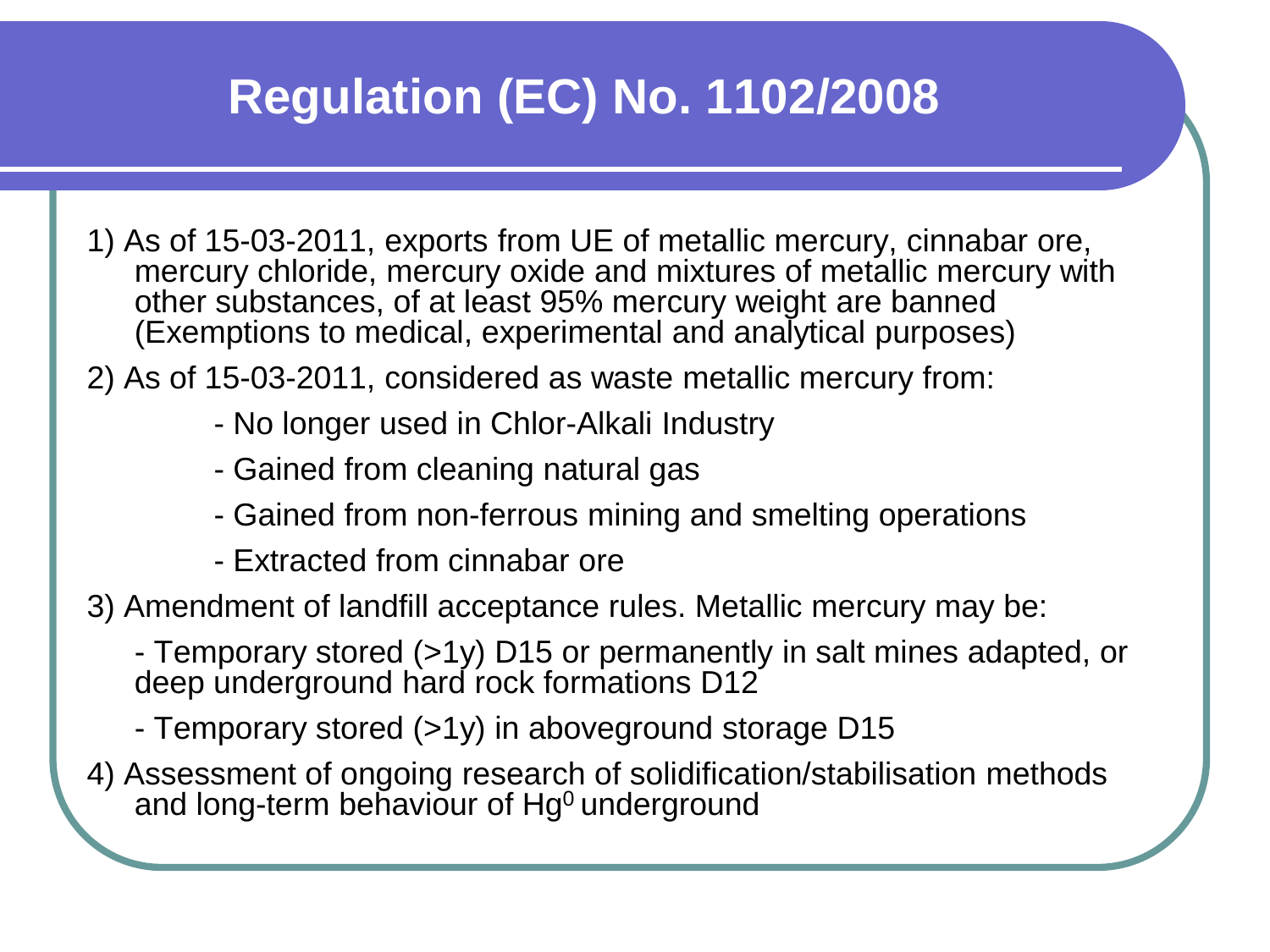### **Regulation (EC) No. 1102/2008**

| <b>Export Ban to non-EU countries</b><br>of metallic mercury, and certain<br>of its compounds and mixtures<br>(as of 15-03-2011)                           |  |                                                                                                                                  | <b>Classified as waste most</b>                                                                                                         |                                                                                                        |
|------------------------------------------------------------------------------------------------------------------------------------------------------------|--|----------------------------------------------------------------------------------------------------------------------------------|-----------------------------------------------------------------------------------------------------------------------------------------|--------------------------------------------------------------------------------------------------------|
|                                                                                                                                                            |  |                                                                                                                                  | of the available metallic<br>mercury (as of 15-03-2011)                                                                                 |                                                                                                        |
|                                                                                                                                                            |  | Liquid metallic mercury could be disposed ensuring<br><b>Amendment of Landfill Directive</b>                                     | that their storage and final disposal is carried out safely                                                                             |                                                                                                        |
| Temporary stored (>1y) in:<br>-Salt mines adapted, or deep<br>underground hard rock<br>formations<br>-Temporary stored (>1y) in<br>aboveground storage D15 |  |                                                                                                                                  |                                                                                                                                         | <b>Permanently stored in salt</b><br>mines adapted, or deep<br>underground hard rock<br>formations D12 |
|                                                                                                                                                            |  | Definitions of requirements for storage<br>facilities and acceptance criteria for mercury<br><b>Amendment Landfill Directive</b> |                                                                                                                                         |                                                                                                        |
| Directive 2011/97/EU<br><b>Definitions of requirements</b><br>for Hg temporary storage<br>mercury waste                                                    |  |                                                                                                                                  | Assessment of ongoing research of<br>solidification/stabilisation methods<br>and long-term behaviour of metallic<br>mercury underground |                                                                                                        |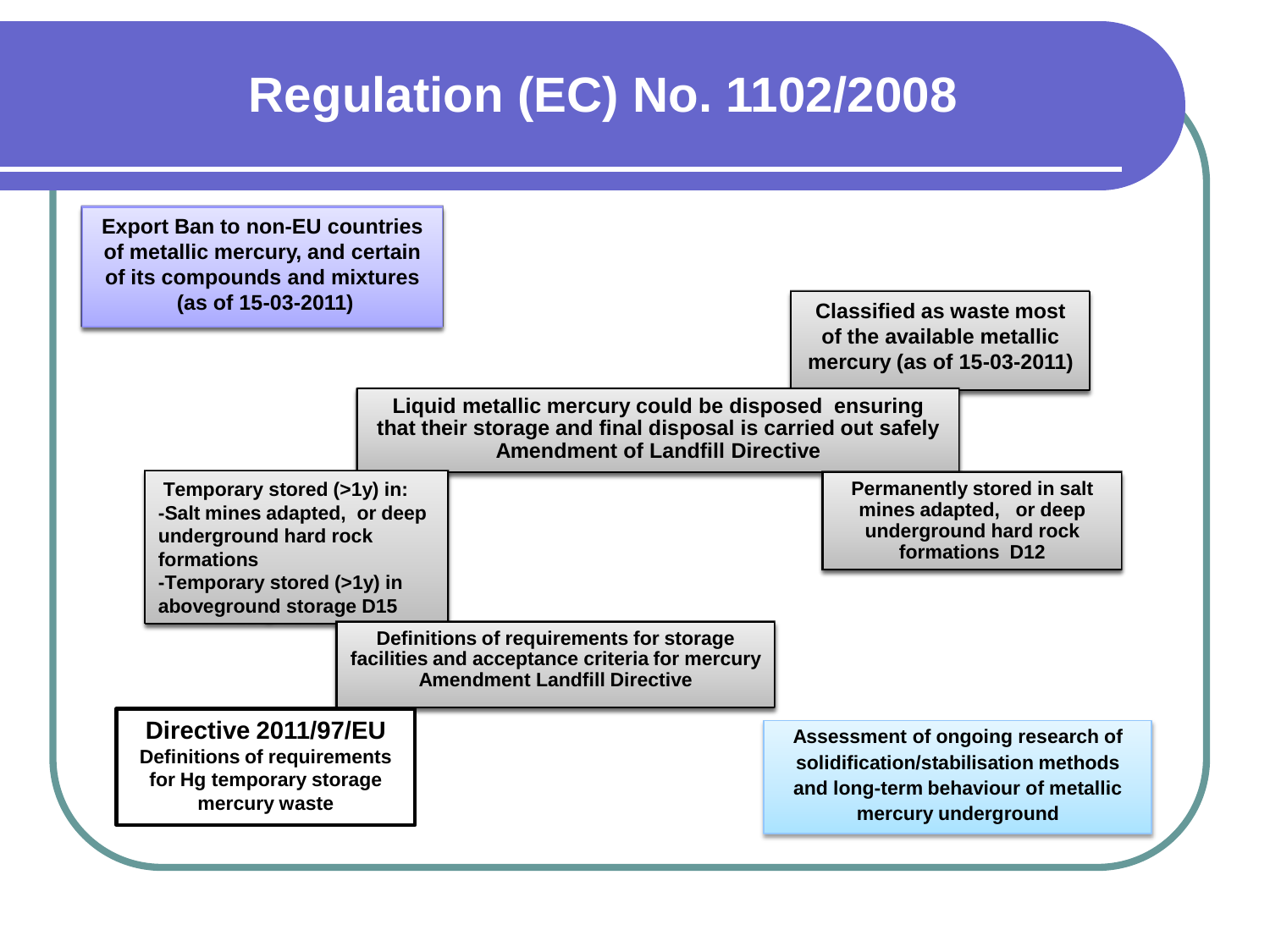## **Directive 2011/97/EU Temporary storage criteria**

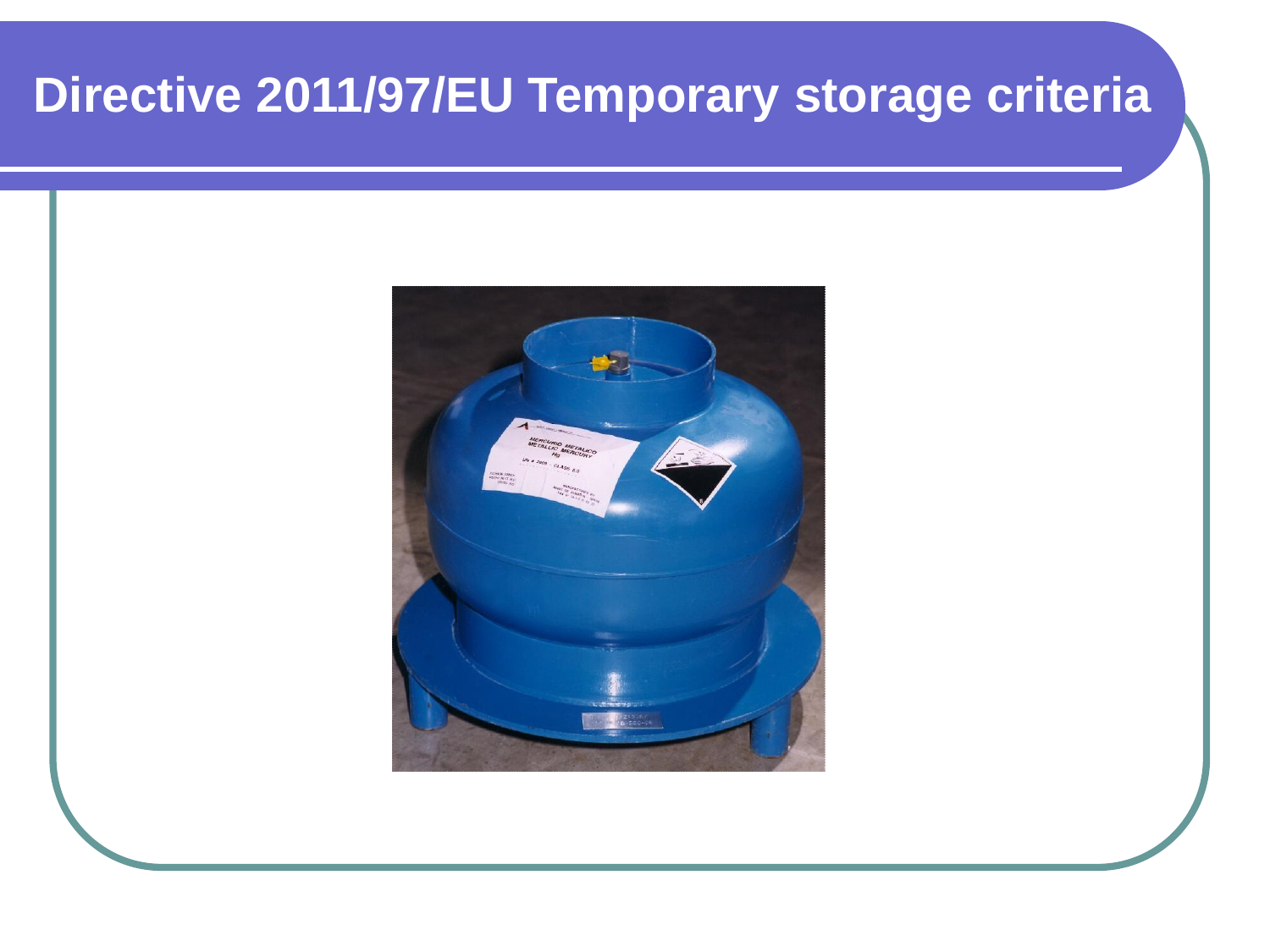## **Directive 2011/97/EU Temporary storage criteria**

#### **Requirements for the purpose of temporary storage of metallic mercury for more than 1 year**

- Storage site requirements
- Composition of the mercury
- Containment Standards
- Acceptance procedures
- **Certificates**
- Monitoring, inspection and emergency requirements
- Record keeping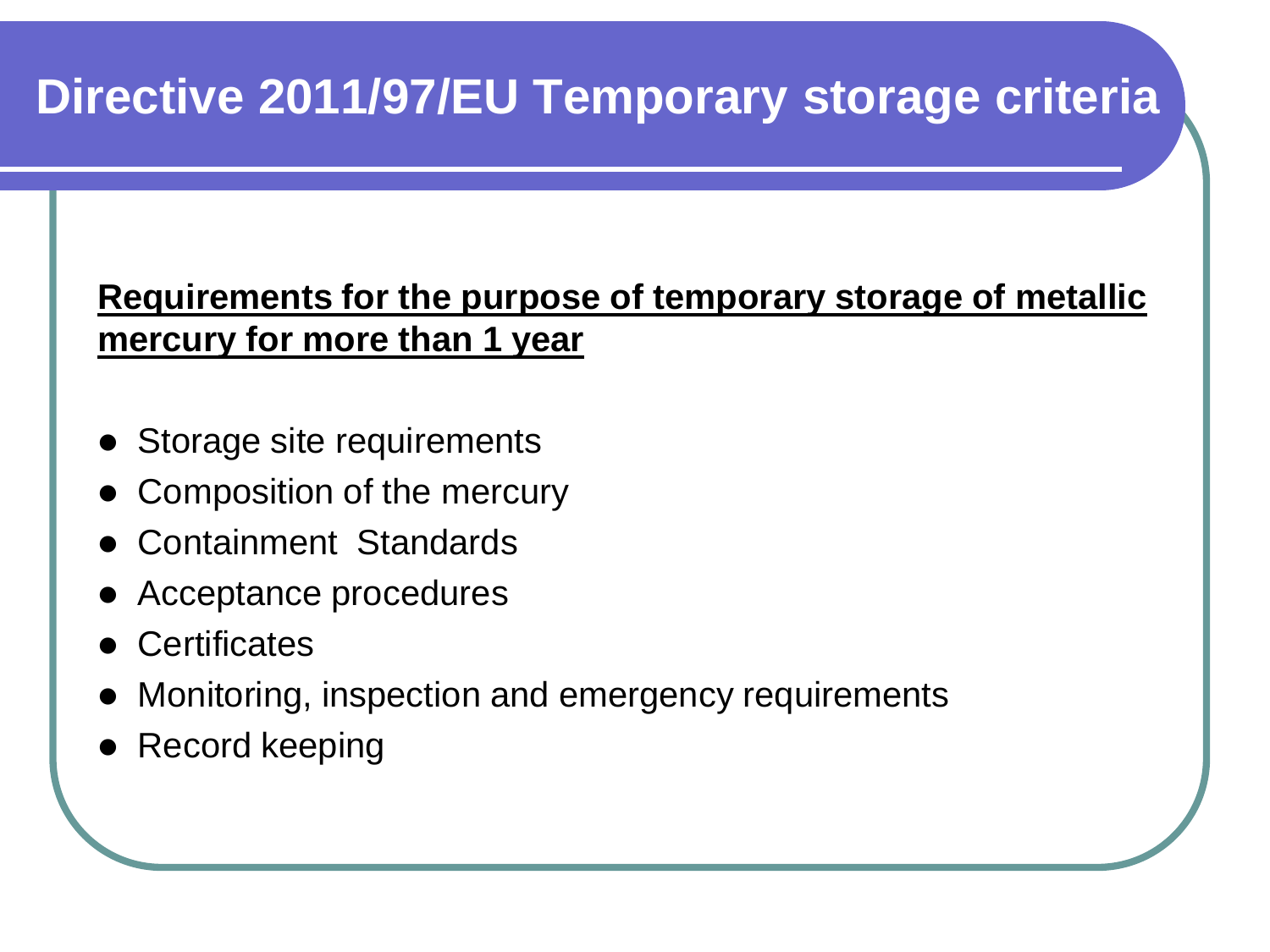### **Regulation (EC) No. 1102/2008 Points for revision in 2013**

- Specific criteria for the permanent storage of metallic mercury considered as waste
- Time limits concerning temporary storage
- Storage obligation to metallic mercury from other sources
- Extending export ban to other compounds
- Import Ban
- Ongoing research on safe disposal options including technologies of stabilisation/solidification